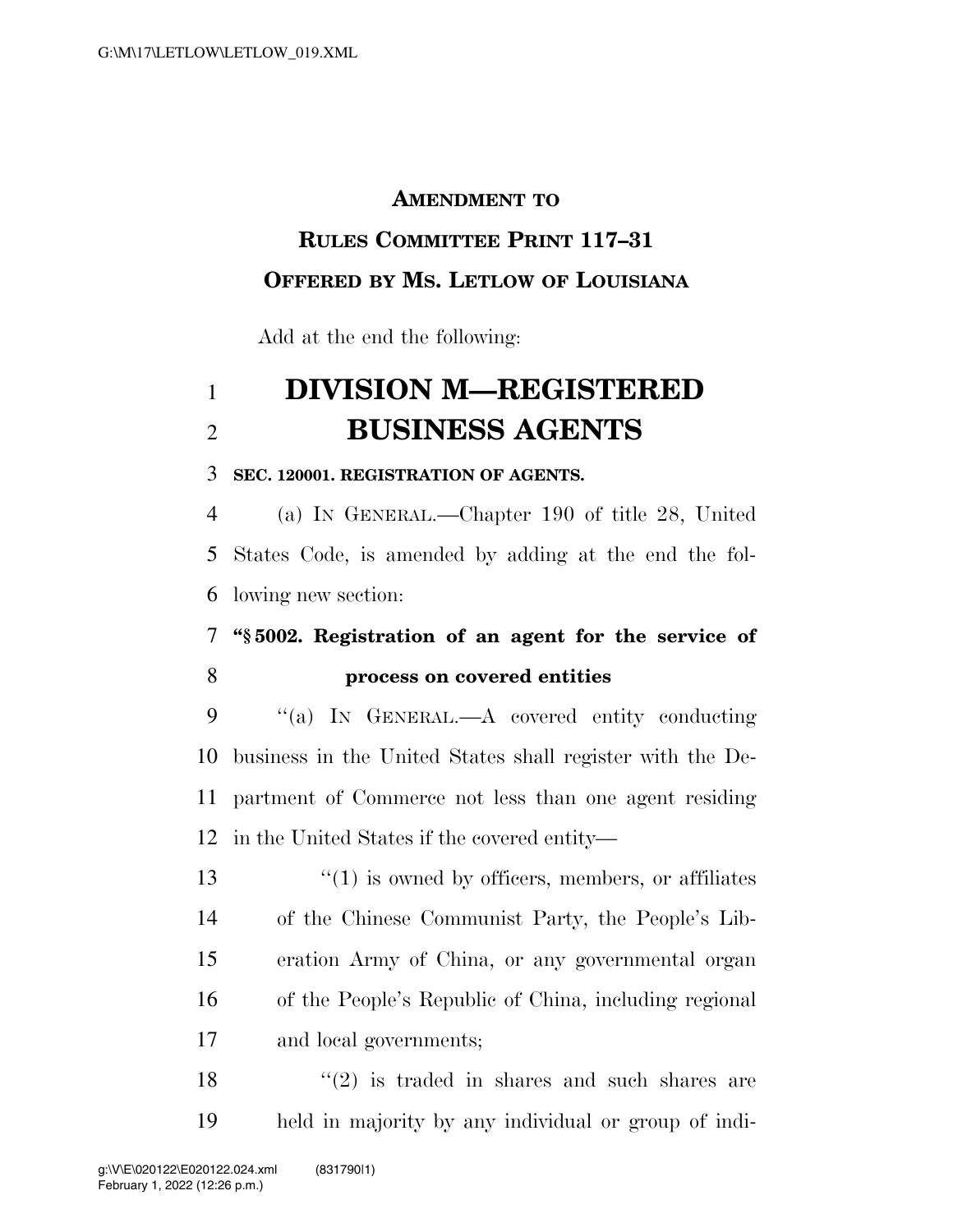viduals who are officers, members, or affiliates of the Chinese Communist Party, the People's Libera- tion Army of China, or any governmental organ of the People's Republic of China, including regional and local governments;

 "(3) is owned by individuals or other entities who reside or are headquartered outside of the United States and the majority of business earnings of the covered entity are derived from commerce with entities owned by officers, members, or affili- ates of the Chinese Communist Party, the People's Liberation Army of China, or any governmental organ of the People's Republic of China, including regional and local governments of the Chinese Com- munist Party, of the People's Liberation Army of China, or in the People's Republic of China; or

 $\frac{17}{2}$  ''(4) is organized under the laws of, or has its principal place of business in, the People's Republic of China.

 ''(b) FILING.—A registration required under sub- section (a) shall be filed with the Department of Com-merce not later than 30 days after—

23 ''(1) the date of enactment of this Act; or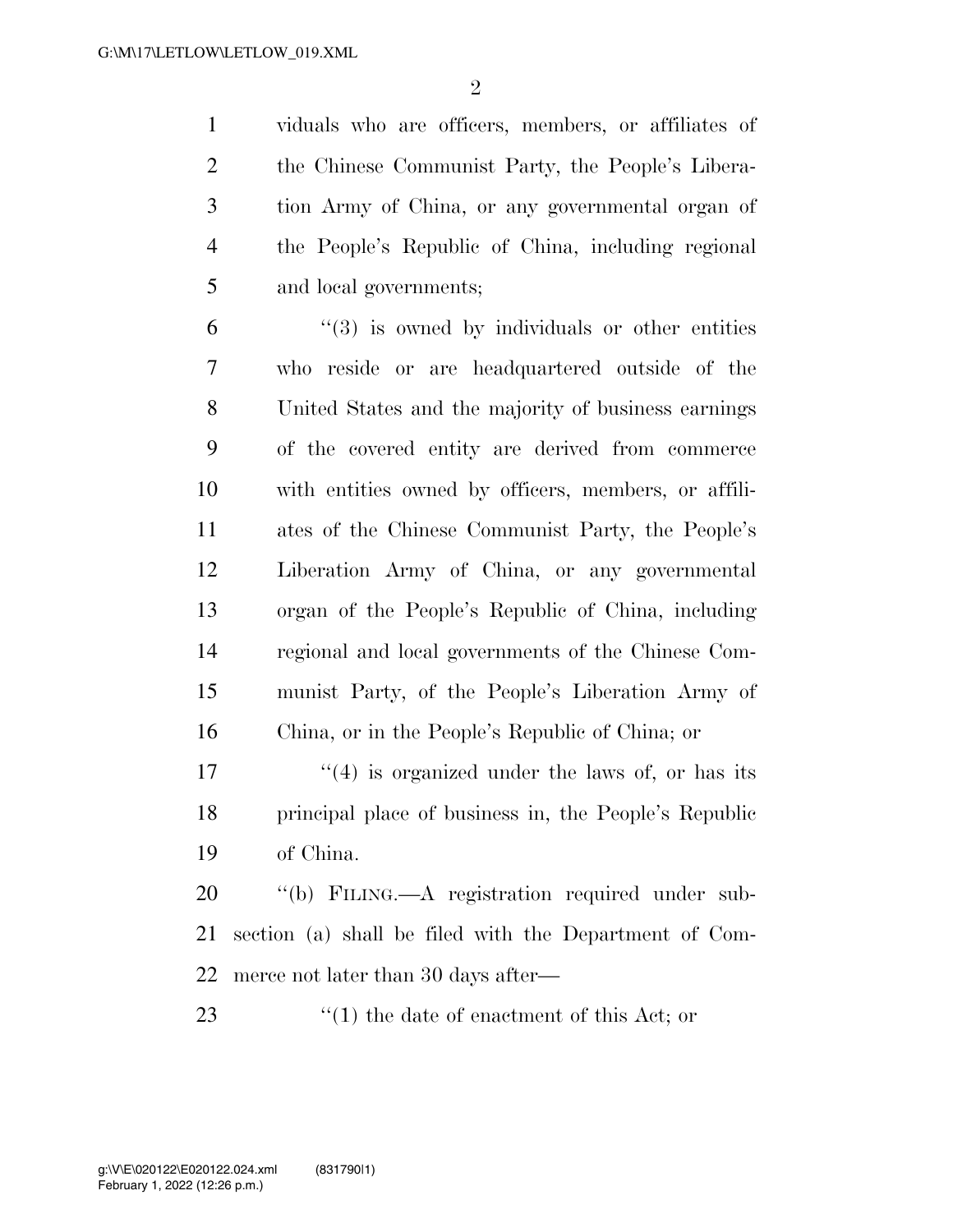1 ''(2) the departure of the previously registered agent from employment or contract with the covered entity.

4 "(c) PURPOSE OF REGISTERED AGENT.—

 ''(1) AVAILABILITY.—A covered entity shall en- sure that not less than one registered agent on whom process may be served is available at the busi- ness address of the registered agent each day from 9 a.m. to 5 p.m. in the time zone of the business ad- dress, excluding Saturdays, Sundays, and Federal holidays.

12 "(2) COMMUNICATION.—The registered agent shall be required to be available to accept service of process on behalf of the covered entity under which the agent is registered by the means of any commu- nication included in the registration submitted to the Department of Commerce.

 ''(d) COOPERATION.—A registered agent shall co- operate in good faith with the United States Government and representatives of other individuals and entities.

 ''(e) REQUIRED INFORMATION.—The registration submitted to the Department of Commerce shall include the following information:

24  $\gamma$  (1) The name of the covered entity registering an agent under this section.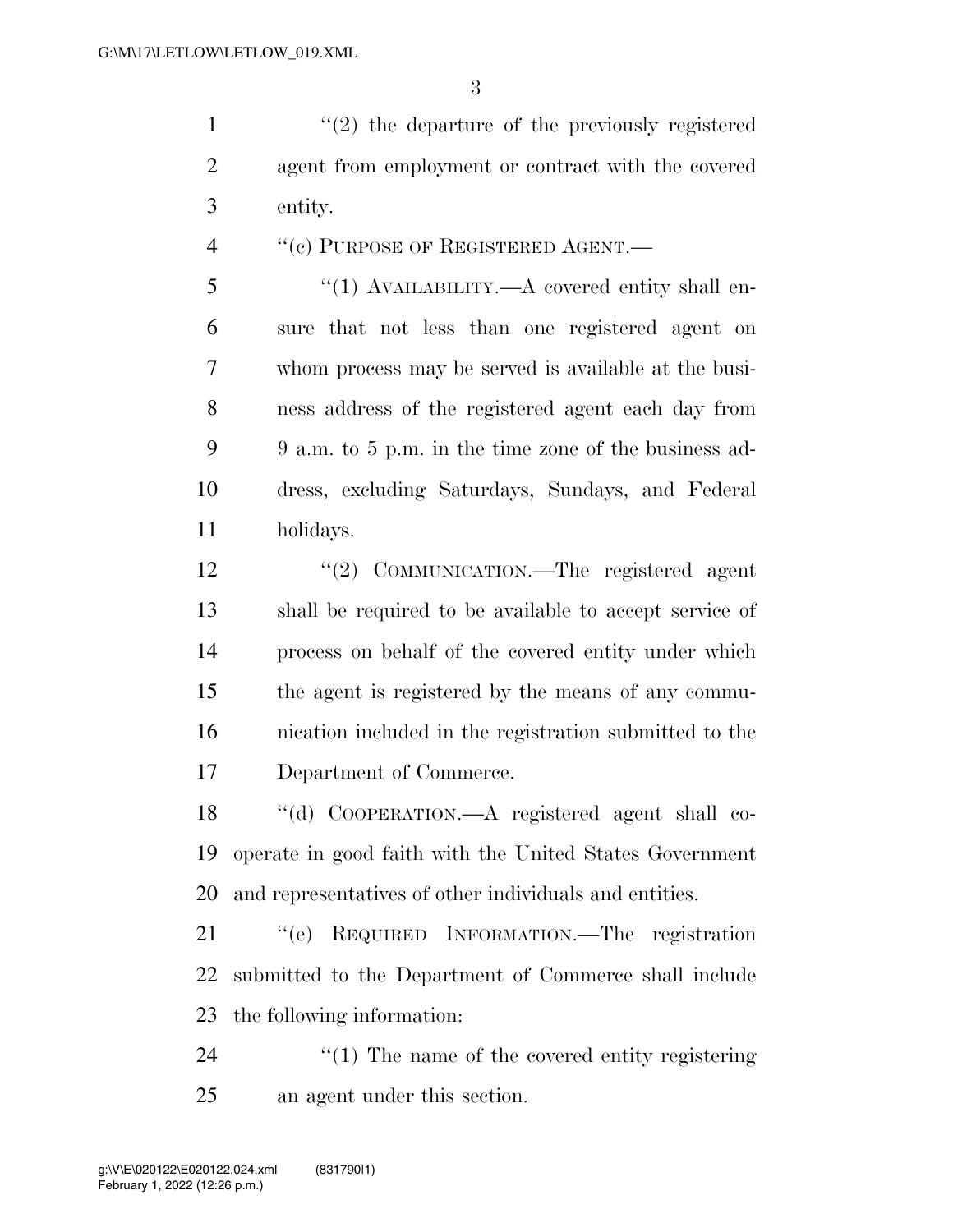| $\mathbf{1}$   | $\lq(2)$ The name of the Chief Executive Officer,            |
|----------------|--------------------------------------------------------------|
| $\overline{2}$ | President, Partner, Chairman, or other controlling           |
| 3              | individual of the covered entity.                            |
| $\overline{4}$ | $\lq(3)$ The name of the individual who is being             |
| 5              | registered as the agent for the service of process.          |
| 6              | $\cdot$ (4) The business address of the covered entity       |
| $\tau$         | registering an agent under this section.                     |
| 8              | $\cdot\cdot$ (5) The business address of the individual who  |
| 9              | is being registered as the agent for the service of          |
| 10             | process.                                                     |
| 11             | "(6) Contact information, including an email                 |
| 12             | address and phone number for the individual who is           |
| 13             | being registered as the agent for the service of proc-       |
| 14             | ess.                                                         |
| 15             | "(7) The date on which the agent shall begin                 |
| 16             | to accept service of process under this section.             |
| 17             | "(f) WEBSITE.—The information submitted to the               |
|                | 18 Department of Commerce pursuant to this section shall     |
| 19             | be made available on a publicly accessible database on the   |
| 20             | website of the Department of Commerce.                       |
| 21             | "(g) PERSONAL JURISDICTION.—A covered entity                 |
| 22             | that registers an agent under this section thereby consents  |
| 23             | to the personal jurisdiction of the State or Federal courts  |
|                | 24 of the State in which the registered agent is located for |
|                |                                                              |